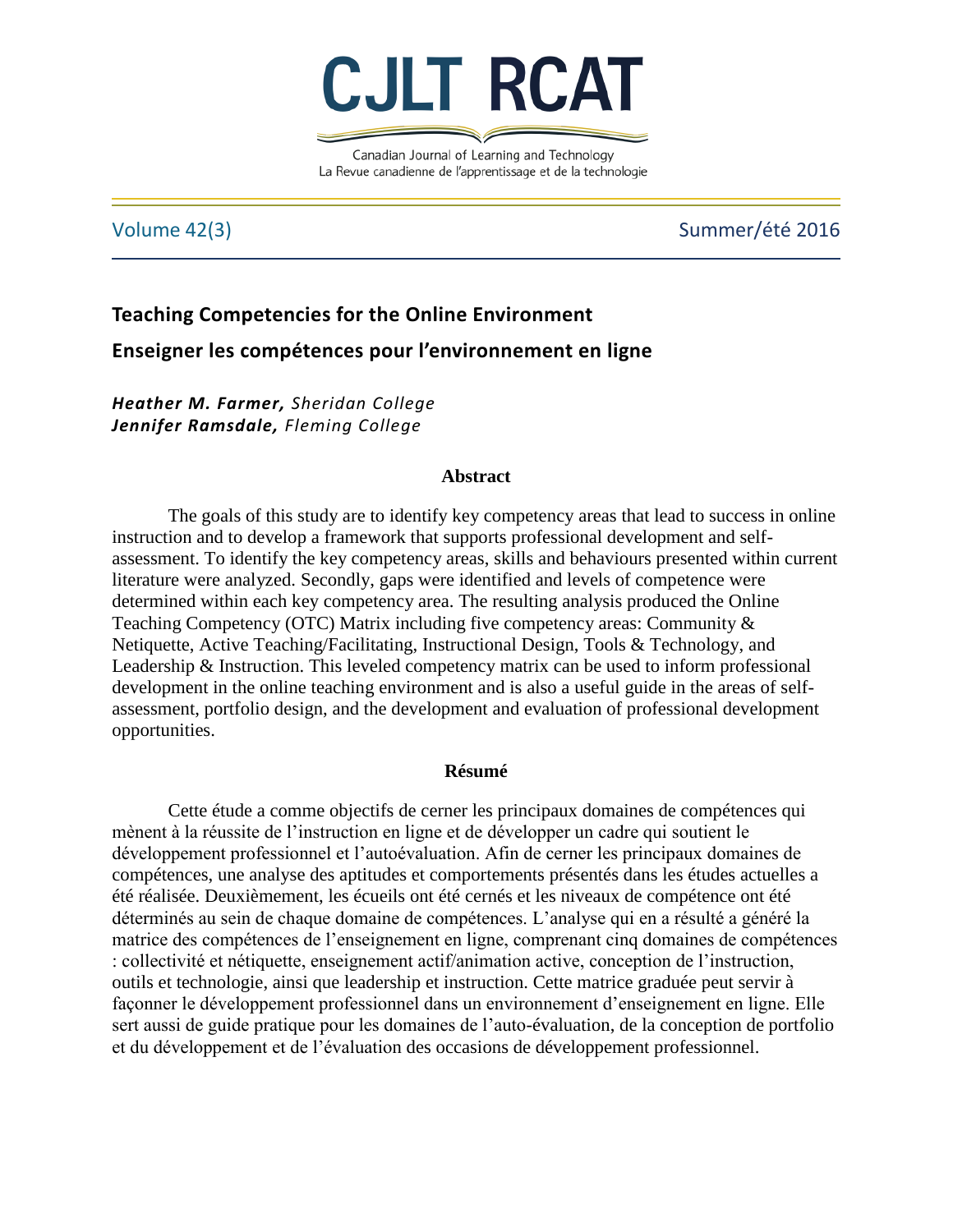#### **Introduction**

The purpose of this study is to review the existing literature on online teaching competencies, in order to derive a framework to guide faculty development for teaching in the online environment. There has been a rapid migration to online learning in recent decades, including the evolution of several modes of e-delivery, varying from blended learning formats to Massive Open Online Courses (Hill, 2012; Staker & Horn 2012). Technology adoption appears to be accelerating within industry as well as in academia (Dahlstrom & Bichsel, 2014; TNS Global, 2012). As a result, it has become increasingly necessary for faculty to put extra effort into professional development to keep up-to-date (Thomas, 2014). Internationally, institutions seek to determine best-practices and models that prepare new and existing faculty for teaching and facilitating in the digital environment (Stoltz-Loike, 2013; Thomas, 2014). The first task in reaching the goal of better prepared faculty is to define the features of a highly proficient online teacher. Competencies may provide a framework from which professional development can be developed and assessed (Carraccio, Wolfsthal, Englander, Ferentz, & Martin, 2002; Hoffman, 1999).

#### **Competencies**

Competency-based education (CBE) and assessment is not a new concept in teacher training and development. In the 1920s the *Commonwealth Teacher-Training Study* was conducted in the United States, in order to identify the activities and traits of a successful teacher. The goal of the study was to identify the specific duties teachers in training would be required to perform upon entry into the workforce, therefore providing a foundation for teacher education (Charters & Waples, 1929). Albanese (2008) argues that professional practice is heavily dependent upon the context of the workplace; as a result, the phrasing of general competencies must take that applied context into consideration. Given the applied nature of learning, another fundamental feature of CBE is that it provides flexibility in the pace of delivery, and encourages individualization of learning (Spady, 1977). Post-secondary faculty who engage in online teaching and learning generally fall within a spectrum of ability; this pertains not only to their abilities as an instructor, but also to working within the online context. As a framework for professional development, competencies provide the standards of performance within the context of the profession, and the flexibility needed to support learners at varying levels of proficiency.

CBE gained significant attention in the 1970s, and has continued to influence healthcare and skilled trades education well into the  $21<sup>st</sup>$  century (Schilling & Koetting, 2010; Spady, 1977). Competencies can be defined as complex sets of behaviours that validate the ability of an individual (Carraccio et al., 2002; Hoffmann, 1999). Therefore, the job of a carpenter, a medical doctor or a professor can be described through general competencies containing knowledge, skills, attitudes and personal abilities. A feature that differentiates competencies from learning objectives or goals is the focus on the final product within the professional context. The focus of learning objectives is to produce goals for instructional processes and time spent in the classroom, whereas the focus of competencies is to address professional performance standards to be met within the workplace (Albanese, 2008).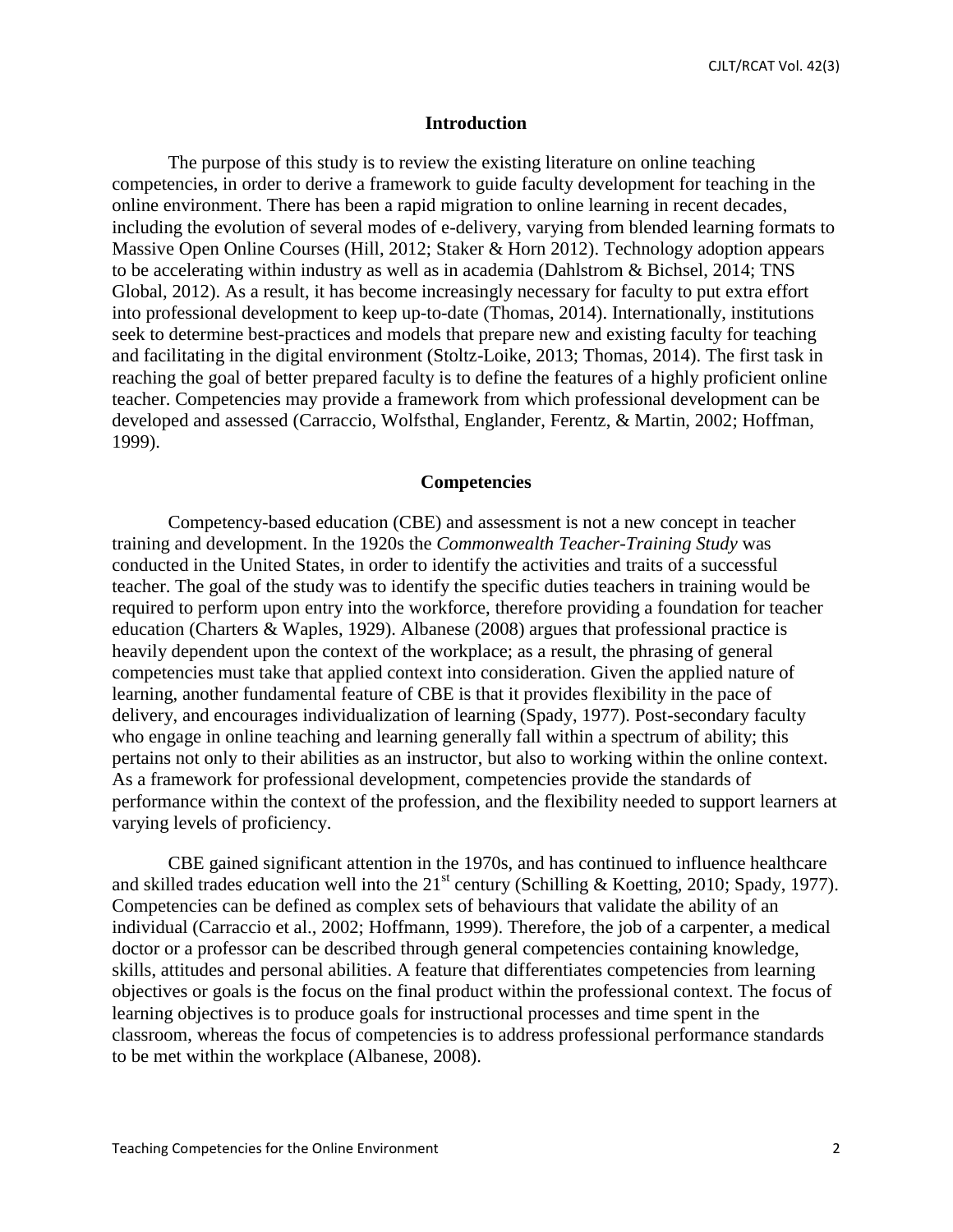Caraccio et al. (2002) identified four common steps for developing competency-based curriculum within the literature:

- 1. Competency identification,
- 2. determination of competency components and performance levels,
- 3. competency evaluation, and
- 4. overall assessment of the process.

The following literature review will explore steps one and two of the CBE curriculum development process, by reviewing published frameworks and standards of online teaching roles, knowledge, skills, attitudes and personal abilities. The goal of this paper is two-fold: First, to identify levelled competency areas as they pertain to online teaching and, second, to develop a framework that supports professional development and self-assessment for the online teaching environment.

# **Literature Review**

The increasing use of online teaching and the emphasis on competency-based education led us to a review of literature that would help us to identify standard competency areas for online teaching. Relevant papers that define the roles, skills and best practices of the online instructor and facilitator were identified by searching for the terms "online teaching competencies", "online instruction competencies", "online instruction competencies", "competences for online teaching", and "competence in online teaching" within article titles, keywords, and abstracts. Papers published between January 2000 and December 2014 were considered.

The literature search identified 203 articles, each of which was analyzed for relevance to the study. Papers were included if they specifically identified competencies, roles, knowledge or skills for the online instructor or facilitator. Papers were excluded if they only used the concept of competencies to track professional development or inform instructional strategies. Articles were excluded that were cited fewer than 50 times on the premise that they are not considered to be validated yet. Based on these criteria, six papers were included in our literature review.

Two of the papers are the basis for several CBE studies conducted within the last two decades. The first of these two is *Seven Principles of Good Teaching Practice* by Chickering and Gamson (1987), and the second is Smith's *Fifty-One Competencies for Online Instruction* (2005). The seven principles identified by Chickering and Gamson were "intended as guidelines for faculty members, students, and administrators with support from state agencies and trustees to improve teaching and learning" (p. 2). These principles encourage reflective practice and provide faculty with best practices that enhance active instruction. Smith's subsequent publication of *Fifty-One Competencies for Online Instruction* "identifies and describes 51 competencies needed by online instructors and outlines an instructor-training program that satisfies 3 of the 24 benchmarks for excellence recommended by the Institute for Higher Education Policy" (p. 1). These two works have provided the foundation for several teaching competency studies, and the competencies they identified have been integrated into the data for this study.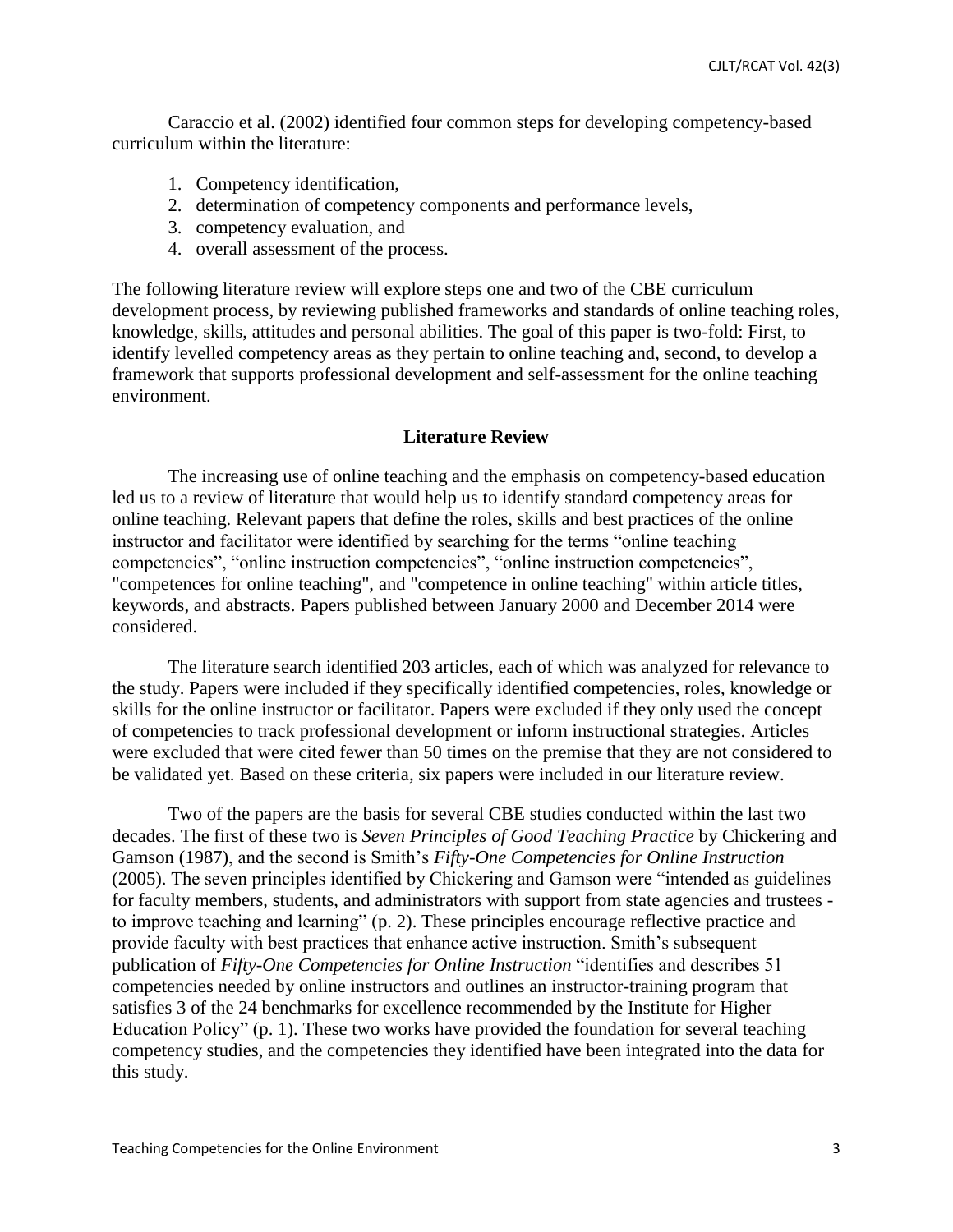CJLT/RCAT Vol. 42(3)

# **Additional Papers Considered**

To further address the specific role of the instructor in the online medium, other well cited papers on teaching and facilitating online were identified. The 1995 article, *The Role of the Online Instructor/Facilitator* by Berge (1995), describes "the roles and functions of the online instructor in computer conferencing" (p. 22). He argues that an emphasis on meaningful learning and higher order thinking is critical to instructional design. The integration of technology must be for the purpose of delivering "well designed learning goals and objectives" (p. 22). Berge concludes by defining four main competencies for online teaching, and describes each of their features: technical, social, managerial and pedagogical.

In 2000, an international working group of practitioners and researchers came together in the United Kingdom to explore online teaching. The group considered areas such as "how online instructors might be recruited, trained, assessed and certified" (Goodyear, Salmon, Spector, Steeples, & Tickner, 2001). The working group engaged in a two day workshop to define and discuss the role and significance of the online instructor and facilitator. The outcome was a list of eight roles filled by the online instructor: technologist, designer, manager/administrator, process facilitator, adviser/counsellor, assessor, researcher and content facilitator. In defining these roles, the working group took a competency-based approach to defining the skills and behaviours exhibited by effective online teachers.

From a social constructivist perspective, Anderson et al. identified the need for a tool to assess the teaching presence in online courses using computer conferencing. Teaching presence is defined by three categories or competency groups: design and organization, facilitating discourse, and direct instruction (Anderson et al., 2001). Their paper added details of facilitator presence in terms of skills and behaviours to this study.

Online teaching practices and competencies were recently reviewed and evaluated in the 2012 analysis *The Identification of Competencies for the Online Teaching Success* by Bigatel et al. (2012). This empirical study sought to identify faculty "perspectives on the most important teaching behaviours associated with successful online teaching" (p. 64). The study included 64 teaching tasks, which were correlated and rated to define seven main online teaching competencies. The Bigatel et al. study was excluded in the final analysis because it was not yet cited sufficiently to meet the criteria; however, the competencies assessed within the Bigatel et al. paper were based upon Smith's paper (2005). The Bigatel et al. paper identifies and categorizes the tasks and indicators for competency groups, and provides examples to assist faculty in assessing their contribution (participation and facilitation) to the online learning environment. We have been able to consolidate these skills and behaviours in our analysis of the 200 papers we retrieved and the competencies we reviewed.

# **Analysis**

While Smith (2005) simply listed his fifty-one competencies without a clear grouping, other authors grouped them into broader roles or categories of competencies. The broader roles and competencies created five main categories: Community & netiquette, active teaching/facilitating, instructional design, tools & technology, and leadership and instruction. Figure 1 shows how our proposed online teaching competencies (OTCs) align with those of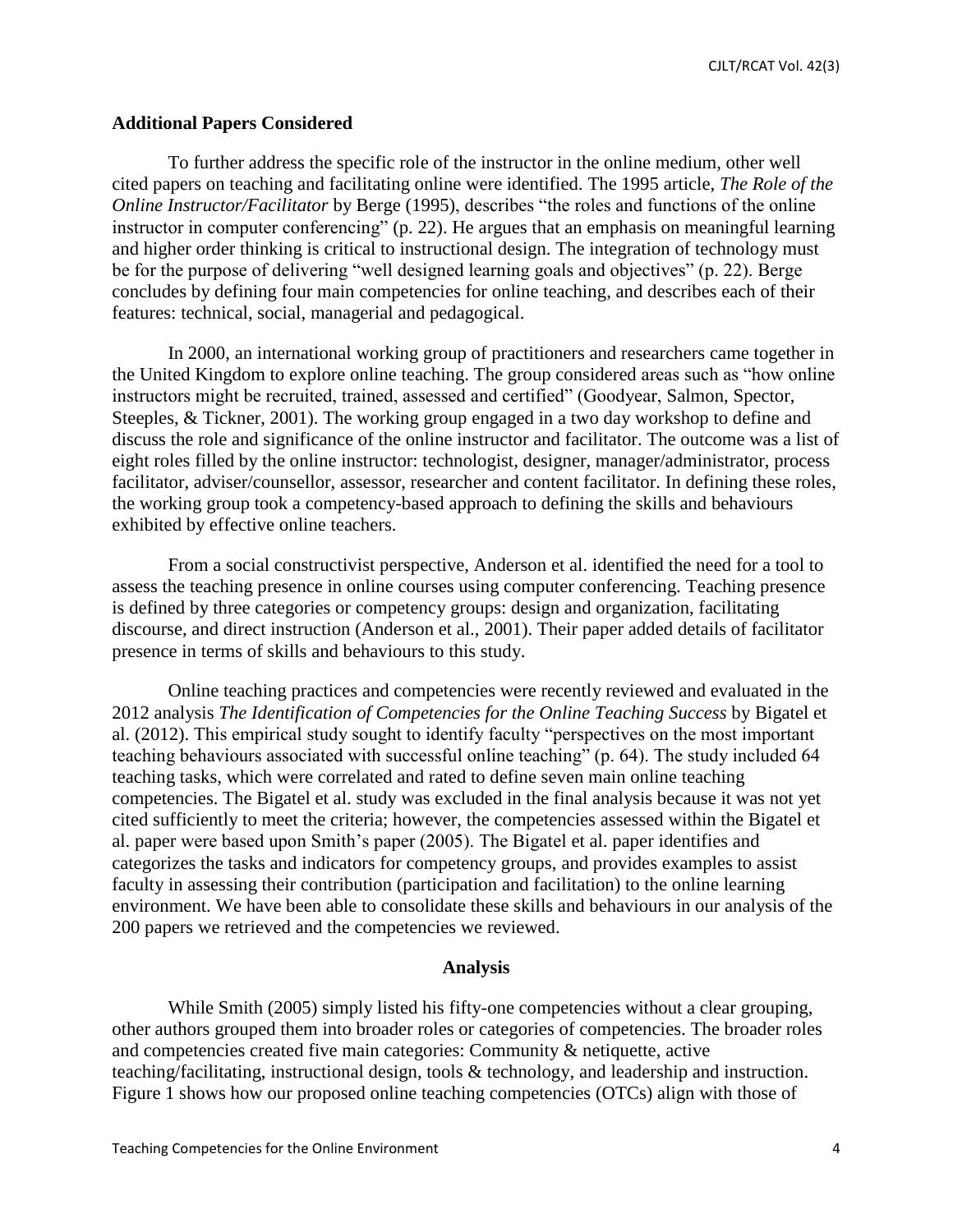Chickering and Gamson (1987), Anderson et al. (2001), Berge (1995), and Goodyear et al. (2001).



*Figure 1*. Comparison of Roles/Competencies in Online Instruction

Carraccio et al. (2002) argue that competency performance criteria must clearly define levels of performance in order to facilitate assessment of both progress and achievement.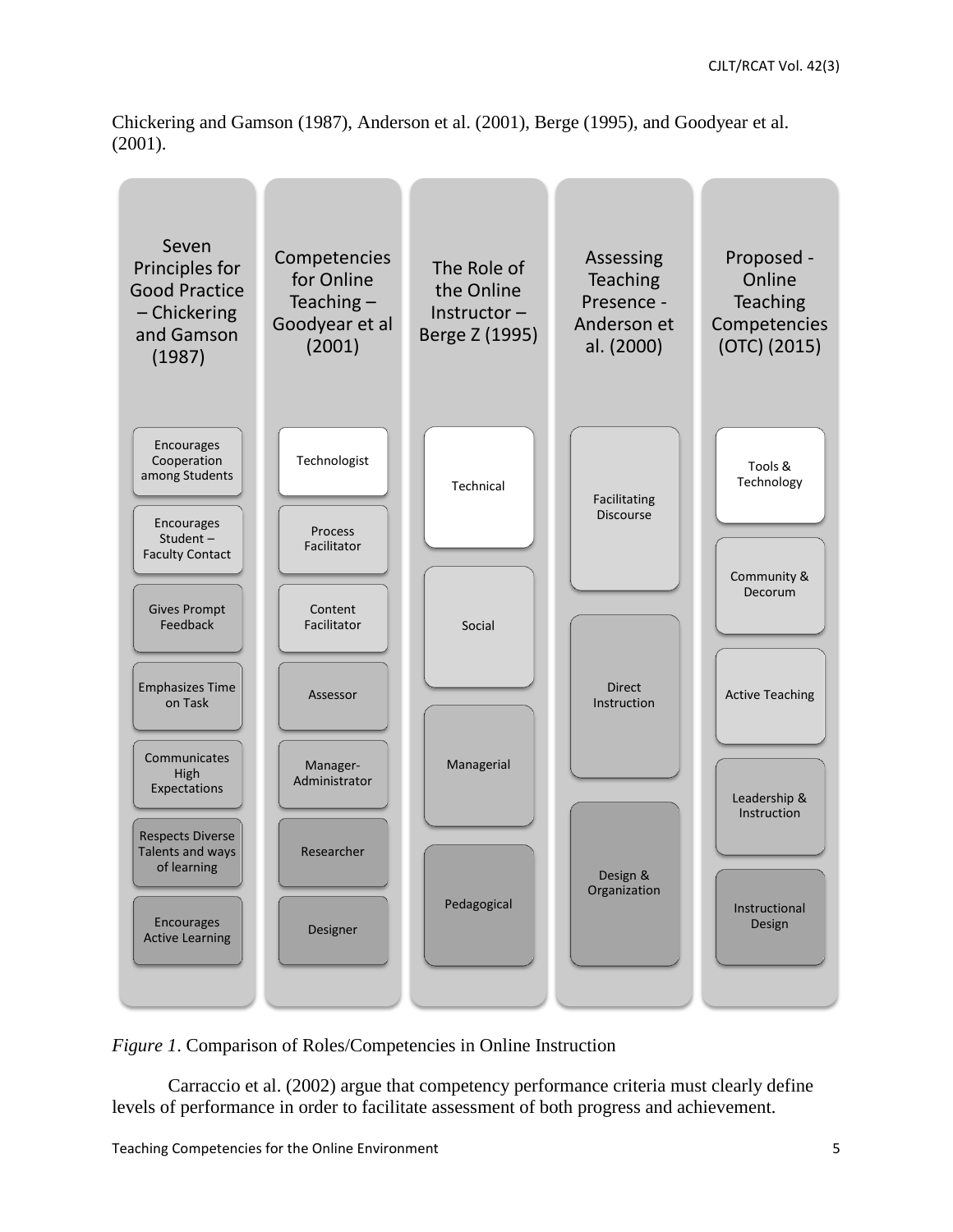Consequently, Bloom's revised taxonomy – remembering, understanding, applying, analysing, evaluating and creating (Anderson, Krathwohl & Bloom, 2001)– was used as a framework for grouping the observable behaviours and skills into three performance levels: Emerging, developing and proficient. "When broken down into a hierarchy of skills, apprentices [for example] learn to use machinery by moving from simple to complex exercises. The progressive increase in difficulty of the task is relatively easy to manage" (Hoffman, 1999, p. 283). The emerging level represents the domains of remembering and understanding, identifying what basic knowledge faculty should have, including familiarity with the tasks and the available resources. The developing level represents the domains of applying and analysing, where faculty show proficiency in all emerging elements, plus demonstrate some experience and working knowledge of the role. Finally, the proficient level represents the domains of creating and evaluating, where faculty exhibit significant understanding and expertise within the competency. They not only demonstrate proficiency, but also reflect and innovate within their teaching practice (Anderson et al., 2001).

Bloom's Taxonomy was then applied as a framework to assess and level the combined behaviours and skills. This helped to separate the performance levels and to identify gaps within the general competency. To address the gaps found through the levelling process, new specific competencies were generated for those instances where one of the three levels was missing. For example:

Tools & technology: Emerging - None provided Developing - Provide support to learners for course tools and technologies. Proficient - Organize tools and technology so that learners can focus on the task at hand.

In the example above, the emerging professor might seek to "locate and identify the various areas providing technical support at their institution." With time and experience, the developing professor would become better equipped to "provide support to learners for course tools and technologies". In turn, the proficient professor not only knows where to seek help, and can provide support to learners, but would also strive to "organize tools and technology so that learners can focus on the task at hand." Working across the levels, each general competency includes six to seven specific competencies that combine to define the features of a highly proficient online teacher.

The second gap identified through the levelling process was within the competency area of leadership and instruction. Once duplications were removed, the leadership and instruction competency area had far fewer specific competencies than the other general competency areas. Although it is acknowledged that leadership and instruction skills can be seen threaded through all the general competency areas, it appeared that leadership and instruction lacked specific guidance necessary for self-reflection. As a result, we turned to the Government of Canada's School of Public Service and the Ontario Teacher's College Standards of Practice in search of a broad definition of leadership that was relevant for academic purposes. The Government of Canada's (2012) learning materials cover key leadership competencies, "leadership skills, abilities and characteristics and behaviors that are needed by managers at all levels to meet the challenges of today and tomorrow" (¶ 1). The four key leadership areas are: Values and ethics, strategic thinking, engagement, and management excellence. The five standards of practice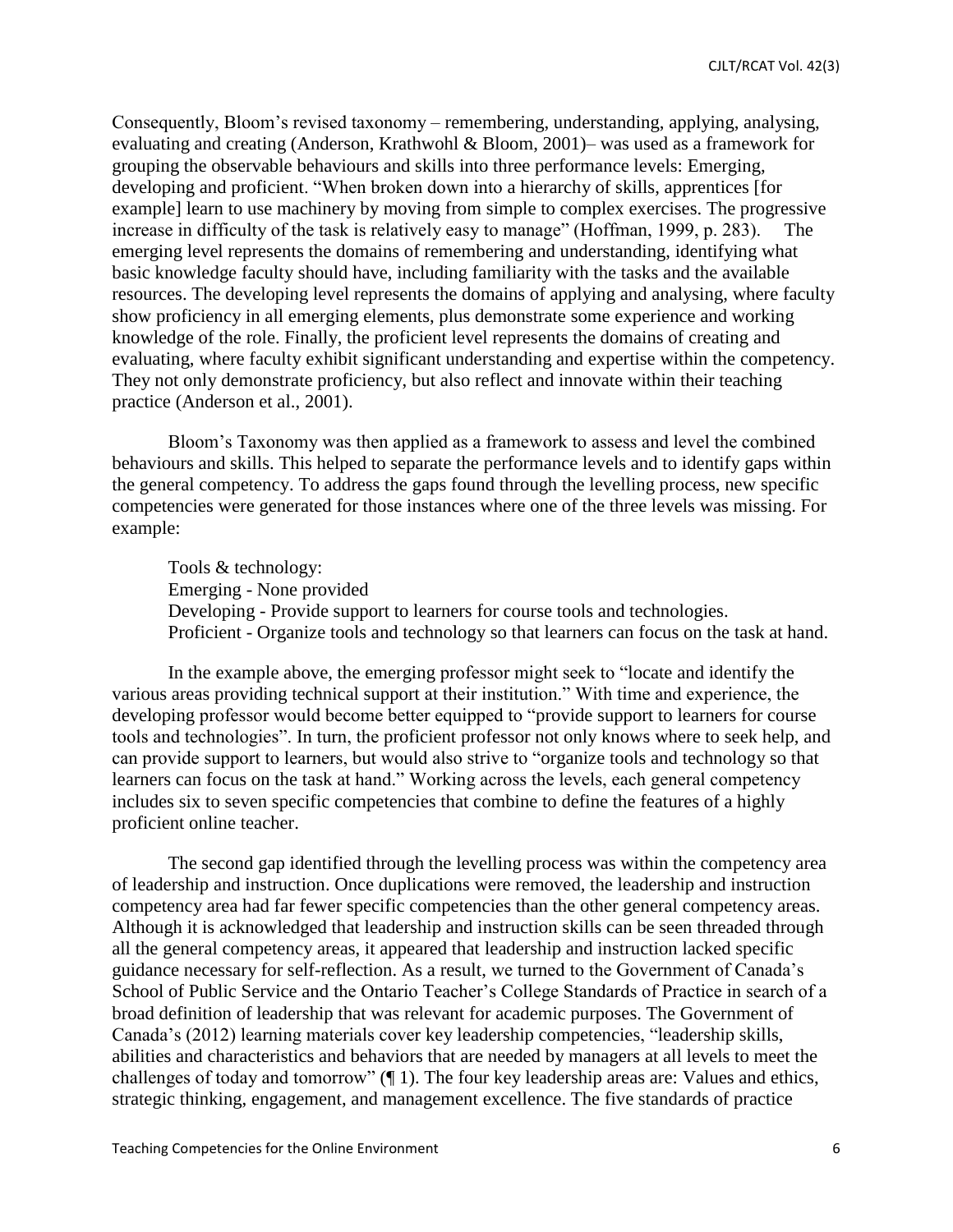(professional knowledge, professional practice, leadership in learning communities, ongoing professional development, and commitment to students and student learning) identified by the Ontario College of Teachers (2007) form a framework supporting professional practice for the teaching profession. These two frameworks were used to add the competencies that inform leadership through integrity, motivation and planning.

The resulting framework identifies five online teaching competencies (OTCs), with three levels of proficiency, achieving the first goal of our paper. The framework achieves our second goal when used as a reflective self-guided approach to professional development in online teaching and facilitating. The following is a summary for each of the five general competencies as well as the associated OTC tables, which identify the behaviours and skills that demonstrate proficiency in each competency using a cumulative, levelled approach.

# **Community & Netiquette**

The instructor establishes a positive online learning environment and supportive rapport with learners which contributes to their academic, personal and professional growth. Faculty nurture an inclusive community by designing activities and opportunities for learners to interact, discuss, and collaborate. By following the instructor's example, learners can become active participants in class and contribute positively to the learning community.

#### Table 1

*Community & Netiquette Specific Competencies*

#### **Emerging**

- Identify and distribute a list of participants.
- Establish classroom netiquette by guarding against fear in conferences/discussions.
- Recognize whether and when humour, idioms, or sarcasm are helpful to discussions.
- Recognize and address poor discussant behavior (e.g., tangents) through individual feedback.
- Identify areas of potential conflict (agreement/disagreement) within the course content.
- Establish a student centred environment through authentic experiences and encouraging self-awareness.
- Respect the privacy of individuals and groups by following privacy of information guidelines.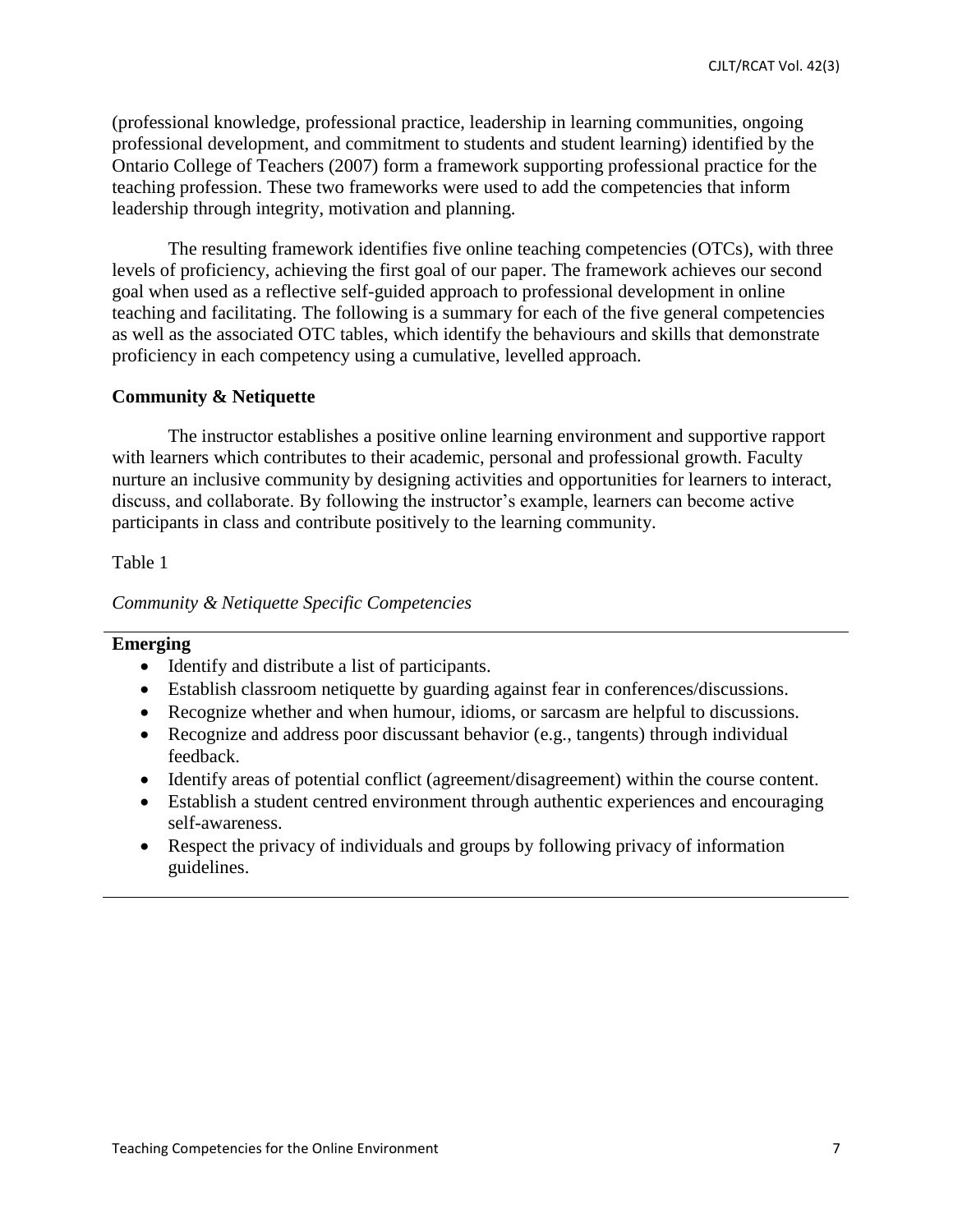**Developing** *Includes features from emerging plus:*

- Encourage students to share their knowledge and expertise with the learning community (e.g., discussion forums, sharing articles, assignments, slides and videos).
- Assess and direct class communication in order to protect learners and prevent disruptive behaviour in a safe learning environment.
- Effectively manage the course communications by providing a good model of expected behavior for all course communication.
- Assist students in resolving conflict through consensus and understanding by teaching communication skills (e.g., feedback, tone/voice in text).
- Help learners take responsibility for their own learning and that of others (e.g., by doing a needs assessment).
- Challenge and support participants, both individually and as a group, to promote authentic engagement.

**Proficient** *Includes features from developing plus:*

- Encourage students to collaborate with each other through team tasks, projects and discussion.
- Create a safe and supportive online learning environment for the exchange of ideas through effective online communication, interaction and classroom management.
- Encourage and motivate students by assembling authentic learning opportunities in the online environment.
- Promote and support peer learning to produce a meaningful exchange of ideas and learning.
- Demonstrate proficiency in helping students to resolve conflicts that arise in collaborative teamwork (e.g., effective feedback and communication skills).
- Work confidently with group dynamics and manage ambiguity to create engagement in learning for individuals and groups.

# **Active Teaching**

The instructor strives to create an active and participatory learning environment for students in the online classroom. Through regular student interaction, instructors keep learners on task, provide feedback, support group work, modify materials, and assess teaching strategies. Learners experience a greater sense of inclusion and connection both with their instructor, as well as with their peers.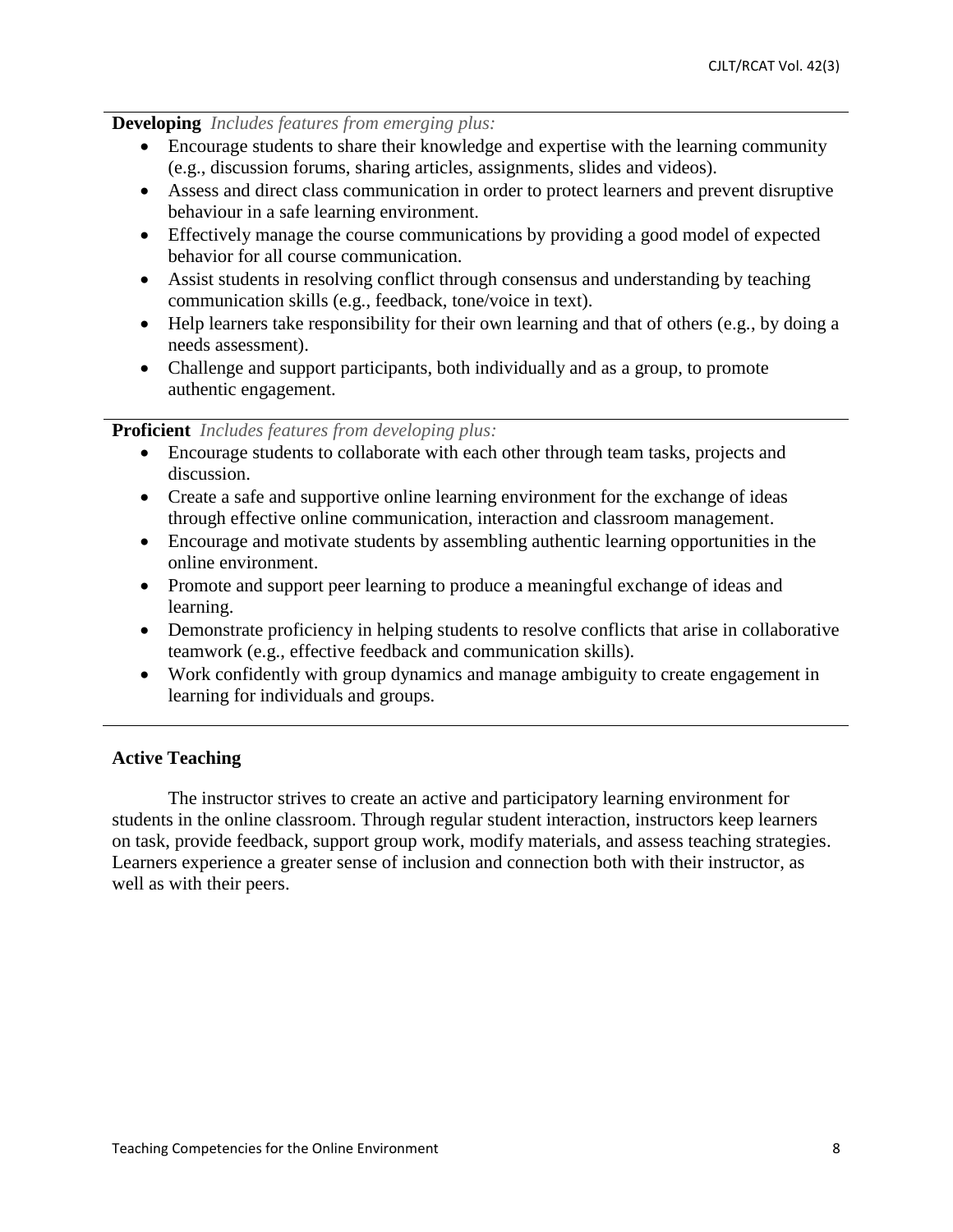Table 2

# *Active Teaching Specific Competencies*

# **Emerging**

- Ensure transparency and accessibility by making grading visible for students.
- Use introductions, requests for comments (on metacommunication), online office hours and e-mail to promote interaction.
- Promote one-on-one conversations, as well as those in the class discussion, by providing your contact information.
- Provide clear instructions to keep the course participants focussed on the learning tasks and activities.
- Point to relevant learning resources and supplemental materials for course content.
- Minimize lecture style presentation of material to maintain learners' interest.
- Provide advice and information (e.g., technical, subject matter, learning process) as requested by learners.

# **Developing** *Includes features from emerging plus:*

- Use effective assessment and explanatory feedback strategies to confirm understanding and identify misconceptions.
- Encourage, acknowledge, or reinforce student contributions by praising and modeling effective discussant behavior.
- Demonstrate respect, patience and responsiveness for students in all communications.
- Demonstrate caring and concern that students are learning the course content.
- Modify lecture content to increase student participation in the online environment.
- Build in opportunities to practice cognitive skills when introducing new content or new methods.

**Proficient** *Includes features from developing plus*:

- Provide formative and summative feedback in a prompt, helpful, detailed manner on all relevant assessments and interactions.
- Facilitate meaningful interactivity between all participants by teaching, modelling and promoting effective and responsive communication techniques and style.
- Synchronize and resynchronize teaching strategies (both content and process) by effectively monitoring and reflecting on the teaching and learning experience.
- Evaluate your role as a facilitator in the learning environment in order to use an effective amount of instructor contribution to discussions.
- Structure content available to learners through scaffolding, signposting and layering of materials to effectively support the learning process.

# **Instructional Design**

The online instructor ensures that course curriculum and student learning experiences support course and program learning outcomes. Instructors apply learning methodologies to the flow of learning content, activities, and assessments, as well as consider user experience in the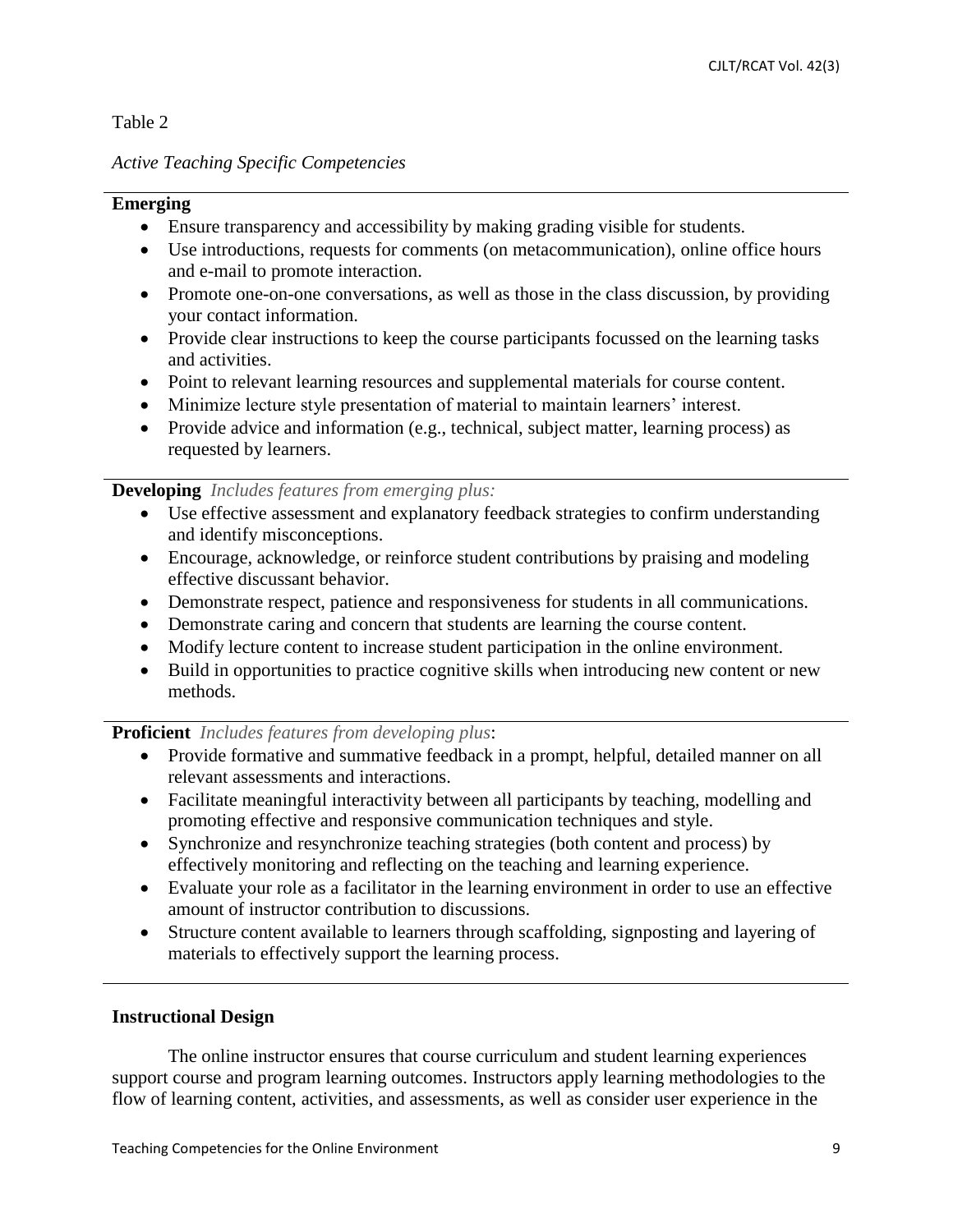integration of course technology. Students experience authentic, hands-on learning activities that help them to share and participate, gain skills and knowledge, as well as construct solutions.

# Table 3

# *Instructional Design Specific Competencies*

# **Emerging**

- Establish time parameters for learning including: due dates, availability and times for conferences and discussions.
- Locate and recognize existing curriculum and course design methods.
- Establish activities with are consistent with the technology constraints and have a reasonable pacing-time scale.
- Monitor students' adherence to academic integrity & plagiarism policies and procedures.
- Build in time to effectively complete administrative duties (e.g., checking link viability).
- Conduct research on online teaching and learning best practices.

**Developing** *Includes features from emerging plus:* 

- Demonstrate, explain and encourage time management skills so as not to overload learners.
- Compare and update existing curriculum and course design methods using additional resources that encourage students to go deeper into the content of the course.
- Ensure that learning activities and technologies align with the capabilities of learners.
- Demonstrate relevance between activities and the desired learning outcomes using motivational strategies (e.g., agendas, examples, models).
- Encourage and guide students to retrieve resources which are appropriate and relevant.
- Use a variety of assessment methods (e.g., peer assessment, self-reflection) in the assessment of student work.
- Evaluate the effectiveness of online programs and materials by reflect upon information and experiences of online teaching to monitor and improve teaching.

**Proficient** *Includes features from developing plus*:

- Develop online study guides, techniques and tools optimize learning and organization.
- Implement new online curriculum and instructional design methods which maximize technical efficiency.
- Employ applied learning practices by providing opportunities for authentic hands-on practice.
- Encourage the production and use of student-generated content as appropriate.
- Create learning activities and assessments that allow students construct explanations/solutions which aligned with learning outcomes.
- Develop theory or models of online teaching and learning based on personal reflection and research.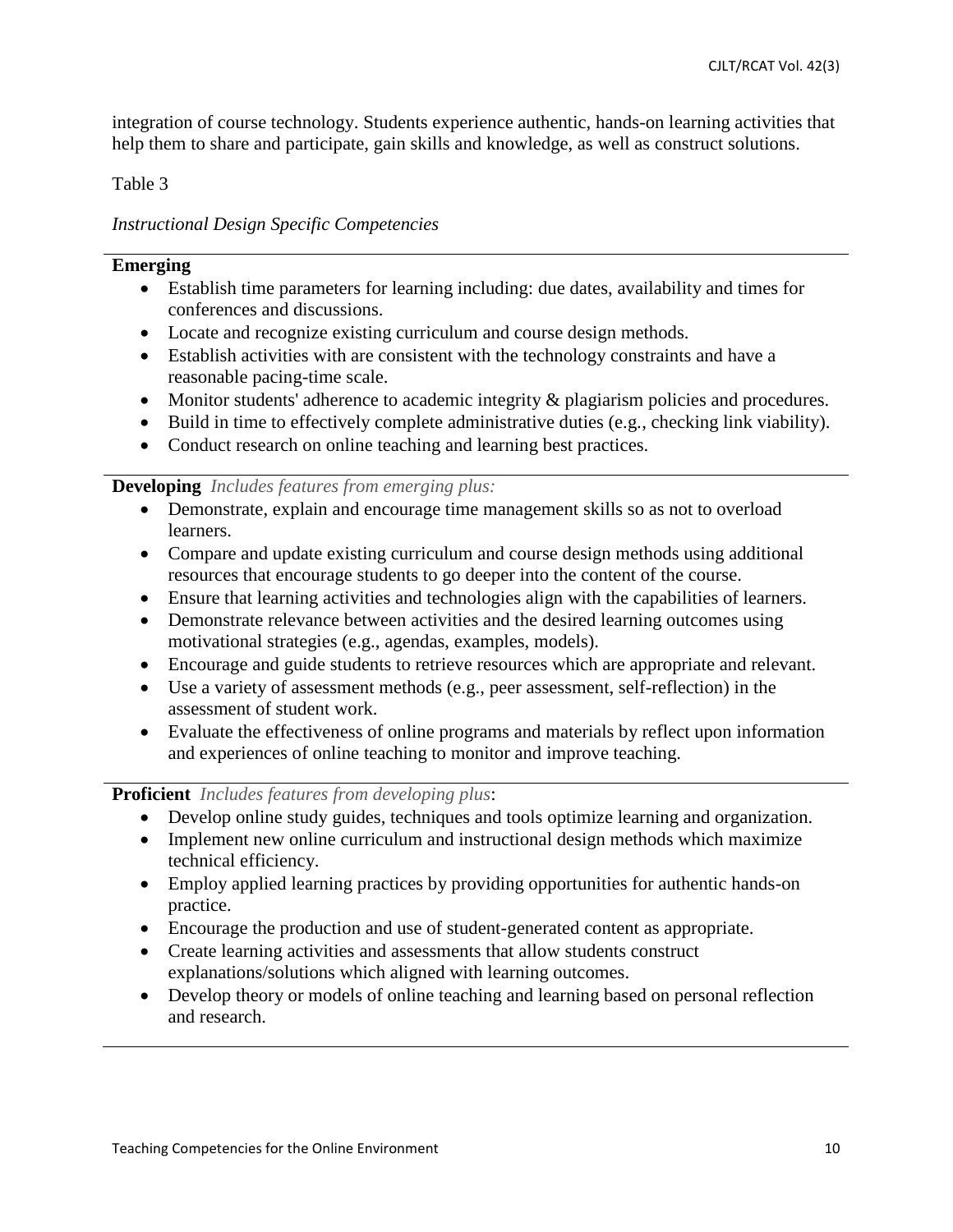# **Tools & Technology**

Through a conscientious and integrated approach, the online instructor selects and organizes tools and technology for learning. Instructors assess and manage course technology to ensure that tools are productive, easy for learners of varying ability to use, and align with the course learning outcomes. Learners benefit from the ability to focus on learning the knowledge and skills for the course rather than on learning the tool itself.

Table 4

*Tools & Technology Specific Competencies*

# **Emerging**

- Locate and identify the various areas providing Technical Support at their institution.
- Explain the role of the Learning Management System (LMS) and the institutional policies guiding its use at their institution.
- Recognise the technology, tools and applications current within their industry or field.
- Provide feedback to learners using the tools provided within the LMS (e.g. grades, comments, email).
- Respect intellectual property rights of others by referencing sources and modelling accepted citation protocols.
- Ability to edit and update learning resources for distribution to learners (e.g. checking links)

**Developing** *Includes features from emerging plus:*

- Provide support to learners for course tools and technologies.
- Demonstrate proficiency and confidence with the technologies used in the online classroom including the chosen learning management system.
- Use multimedia technologies that match the learning activities.
- Use course analytics in order to track learner progress (e.g. content accessed or number times online).
- Assess and select new methods of representing feedback in the online environment.
- Recognize how the use of different media influences different types of behaviour
- Assess what tools are most effective for achieving the learning outcomes.

**Proficient** *Includes features from developing plus:*

- Organize tools and technology so that learners can focus on the task at hand.
- Facilitate both asynchronous and synchronous online learning environments.
- Monitor and reflect upon course tools to identify opportunities for improvement.
- Integrate the use of technology to create meaning and relevance for students.
- Interpret course analytics in order to identify course trends and at risk learners.
- Implement appropriate online strategies to manage workload (e.g., marking, facilitation, feedback).
- Design and develop learning resources which use technology to effectively create relevance and increase engagement.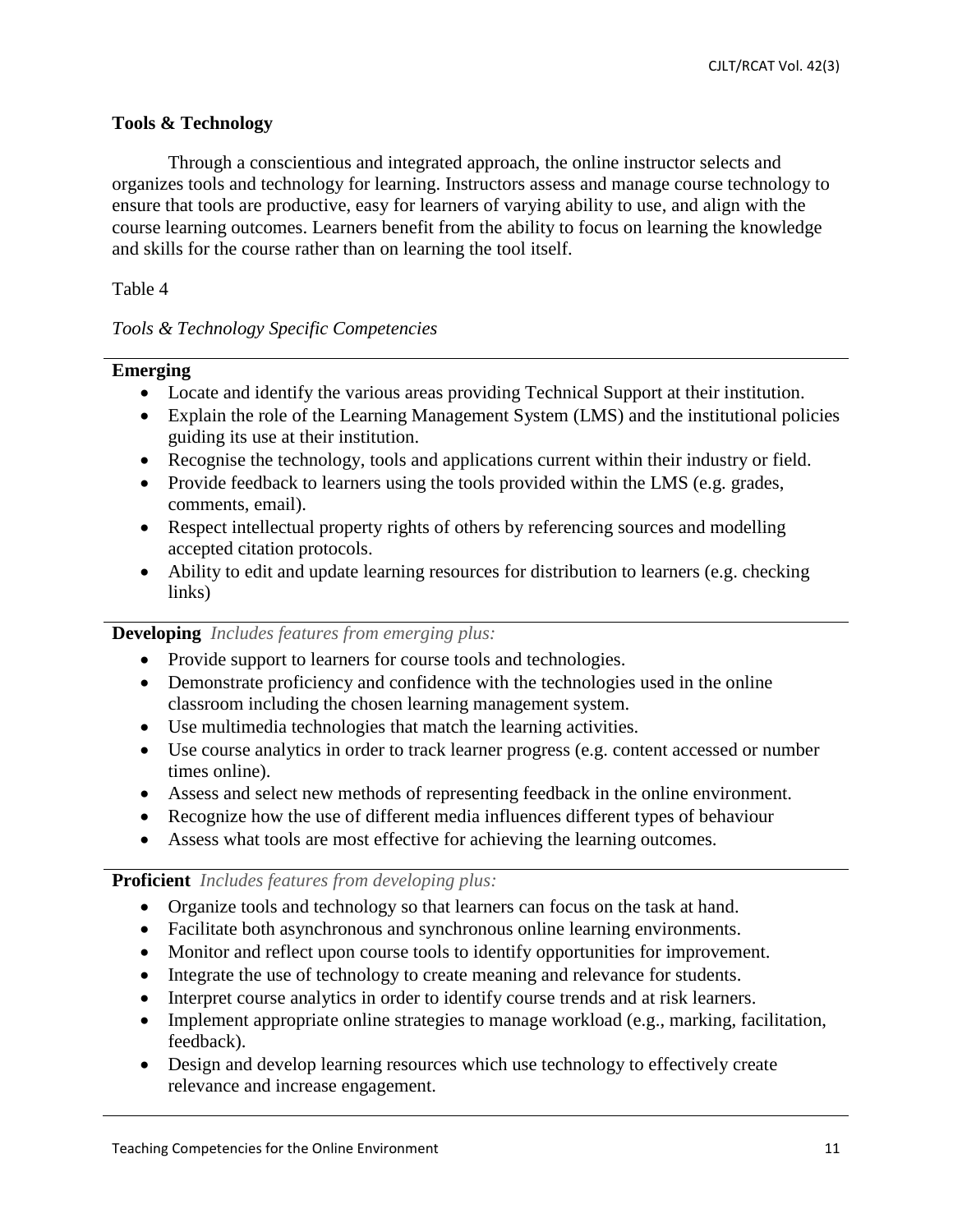# **Leadership & Instruction**

The essential role of the online instructor is to act as a leader and facilitator. Their role is to guide students, focus discussions, provide examples, and model behaviours that demonstrate critical concepts, principles, and skills. Such practices help learners navigate course activities and learning experiences both within the course as well as in their program.

# Table 5

# *Leadership & Instruction Specific Competencies*

# **Emerging**

- Recognizes the importance of the contributions of their peers and learners to their success.
- Focus the discussion, questions and reflections on specific concepts within the course content.
- Maintain a non-authoritarian, democratic and inclusive style in the classroom.
- Ensure authenticity of student work through knowledge of plagiarism policies and identification tools.
- Identify and locate institutional initiatives, policies or guidelines related to professional practice.
- Refer students to appropriate sources of support (e.g., tutoring, academic services, counselling).
- Interface effectively with the institution's systems and processes (e.g., enrollment, assessment, evaluation, information).

**Developing** *Includes features from emerging plus:* 

- Encourage excellence in the work of learners and peers through encouragement and support.
- Emphasize and clarify the unifying threads in discussions to highlight important concepts.
- Uphold a positive and constructive attitude in the face of change, setbacks or stressful situations.
- Apply rules and procedures in a reliable, unbiased, accurate manner to ensure learners recognize fairness in the classroom.
- Seek out and include knowledge from diverse sources (e.g., textbook, articles, internet, personal experiences, guest speakers / experts, student experience and knowledge).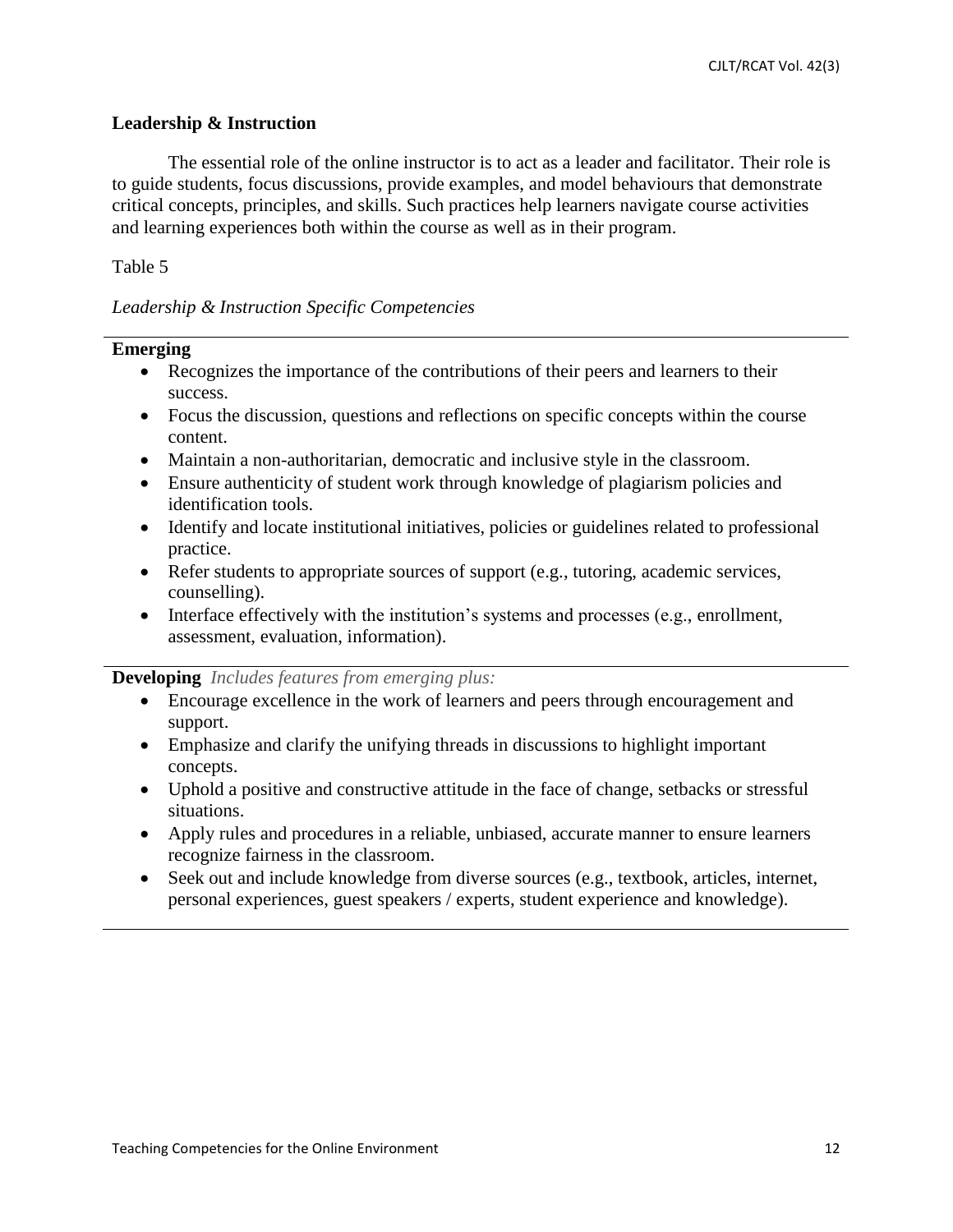**Proficient** *Includes features from developing plus*:

- Plan and maintain a system of procedural leadership throughout the learning experience.
- Design learning material which is relevant to the overall goals and outcomes of the course.
- Embrace diversity of learners, and foster an environment of respect and equity in the classroom.
- Manage workload and stress so as to minimize the any negative impact of work on life and vice-versa.
- Elicit trust by modeling and rewarding effective behaviours (e.g., following through on commitments).
- Demonstrate openness and commitment to continuous learning by actively seeking opportunities to learn and develop professionally and personally.

#### **Discussion**

Using existing literature, research and frameworks and Ontario college examples, we have completed a literature review that supports professional practice in the online teaching environment. The identification of five competency areas from the existing literature is helpful in creating a framework for individuals and organizations that is supported by literature. The summary table developed from the literature review provides a cumulative, levelled approach to identifying the behaviours and skills needed by online teachers to demonstrate proficiency in each competency area. The resulting online teaching competency (OTC) matrix can be used by individuals, teams or institutions to promote the individual reflective practice needed for the assessment of competency in the online learning environment.

#### **Self-Assessment Tool**

Once competency assessment is possible, the applications are numerous. First, as a tool for reflective practice, the table may be used by individuals to support self-awareness, and to direct effort towards improving their teaching practice. It may be that relatively minor changes in approach, technique or strategy can move an individual's online teaching practice from emerging to developing. For example, a teacher new to the online environment may find through reflection on the active teaching competencies that, although they have tried to limit lecture material (emerging), they could begin to modify the content to increase student participation and online engagement (developing). The OTC matrix allows faculty to reflect on their skills and behaviours in practice and to evaluate themselves afterward as a reflection on practice. Simply by identifying and reflecting on the competency levels, it is possible that faculty may decide to change their daily teaching practice by choosing technology, applying class decorum, responsiveness, instructional design and/or course leadership.

# **Portfolio Development Guidelines**

Secondly, individual professionals may use the OTC matrix to demonstrate their professional abilities and expertise by building a professional portfolio around the competency areas. Many institutions encourage the development of professional portfolios or individual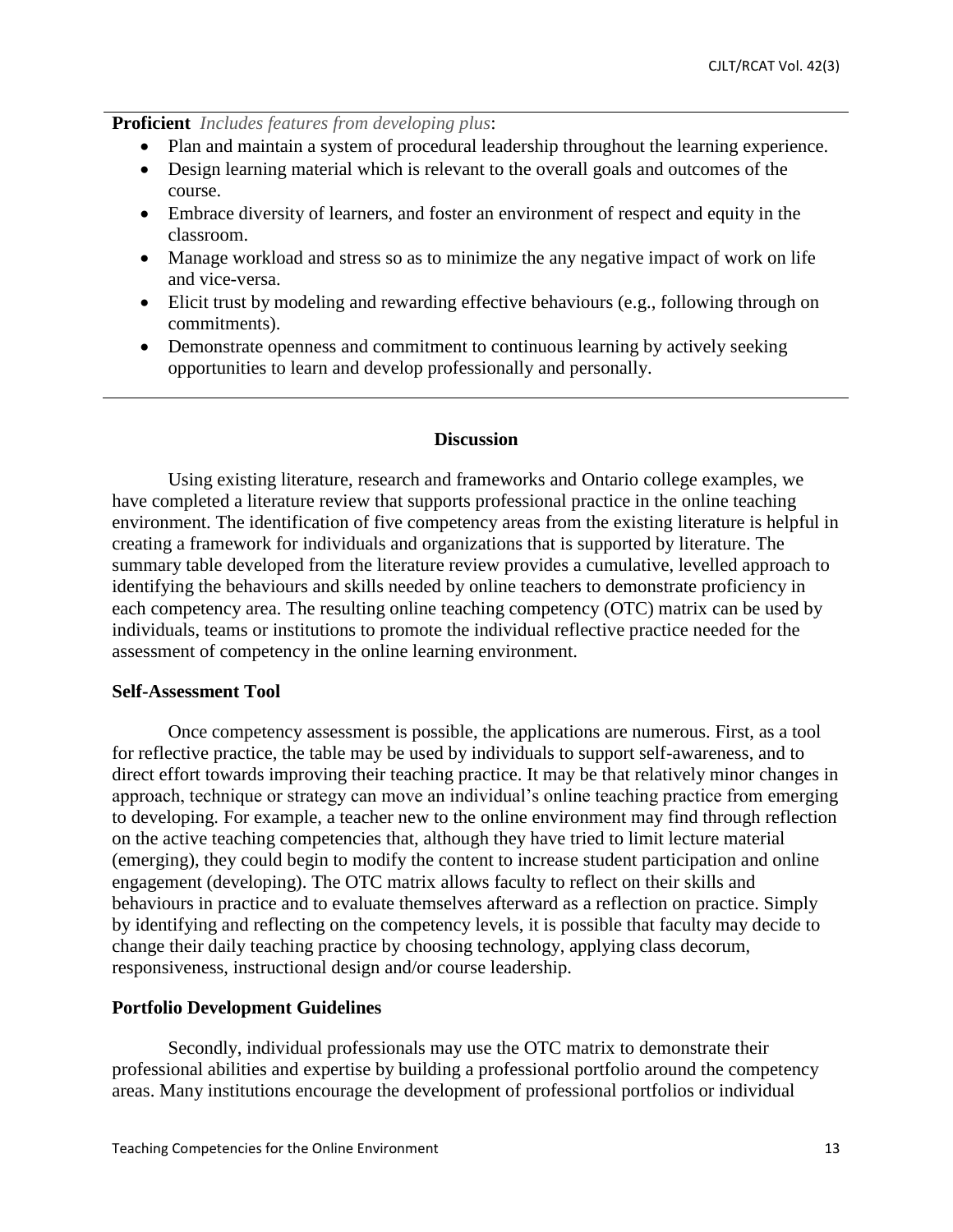learning plans and the framework of levelled competencies can be a powerful tool in arranging the documentation of professional practice. Individuals or teams may also use the tables to identify areas for improvement and request professional development or training to increase a set of knowledge, behaviours and skills. For example, during online curriculum development, faculty involved in course design and development will need to identify strengths and gaps, in order to be effective. If a knowledge or skill gap exists, the faculty can focus on developing the skills through self-directed research or other professional learning opportunities. Alternatively, additional resources can be sought to bridge the knowledge or skill gap, such as employing a learning designer for online curriculum development.

# **Professional Development Learning Outcomes**

Finally, the OTC matrix may be used as a basis for the assessment and target of professional development activities. For institutions or teams involved in planning or implementing professional development at their institution, these tables provide a framework to assess the needs of faculty, a structure for identifying learning outcomes, for designing learning activities and a measure for evaluating the success of professional development offerings.

#### **Future Direction**

This literature review sought to define steps one and two of the competency-based education development process, including first, identifying competencies, and second, determining competency components and performance levels. The next steps, as per Carraccio et al. (2002), should lead, third, to competency evaluation and, fourth, to an overall assessment of the process. With these next two steps in mind, it is important to evaluate the matrix as a competency measurement tool and to ensure that this evaluation process is useful for online educators.

Research on the effectiveness of the OTC matrix as a pre and post intervention measure would help to validate its usefulness as a tool for educators. Potential uses for the tool include designing specific professional development opportunities, which would demonstrate the use of the OTC matrix as it applies to individuals, teams or institutions. Competency results and reflection could also be used as a pre-intervention measurement tool. Using the OTC matrix as a pre-intervention measurement tool would ensure that development opportunities target specific areas for individual or team improvement. The tool could then be used as a post intervention measure of the impact of the professional development session.

The next goal is to create a series of self-reflective questions that assist faculty to identify their current practices within the matrix. The resulting outputs would provide feedback on their assessed competency level, and indicate areas in which to seek additional expertise, exploration or development. Developing and designing a measurement tool for self-assessment using the OTC matrix as a framework will allow us to assess the usability and usefulness of the matrix for online teachers.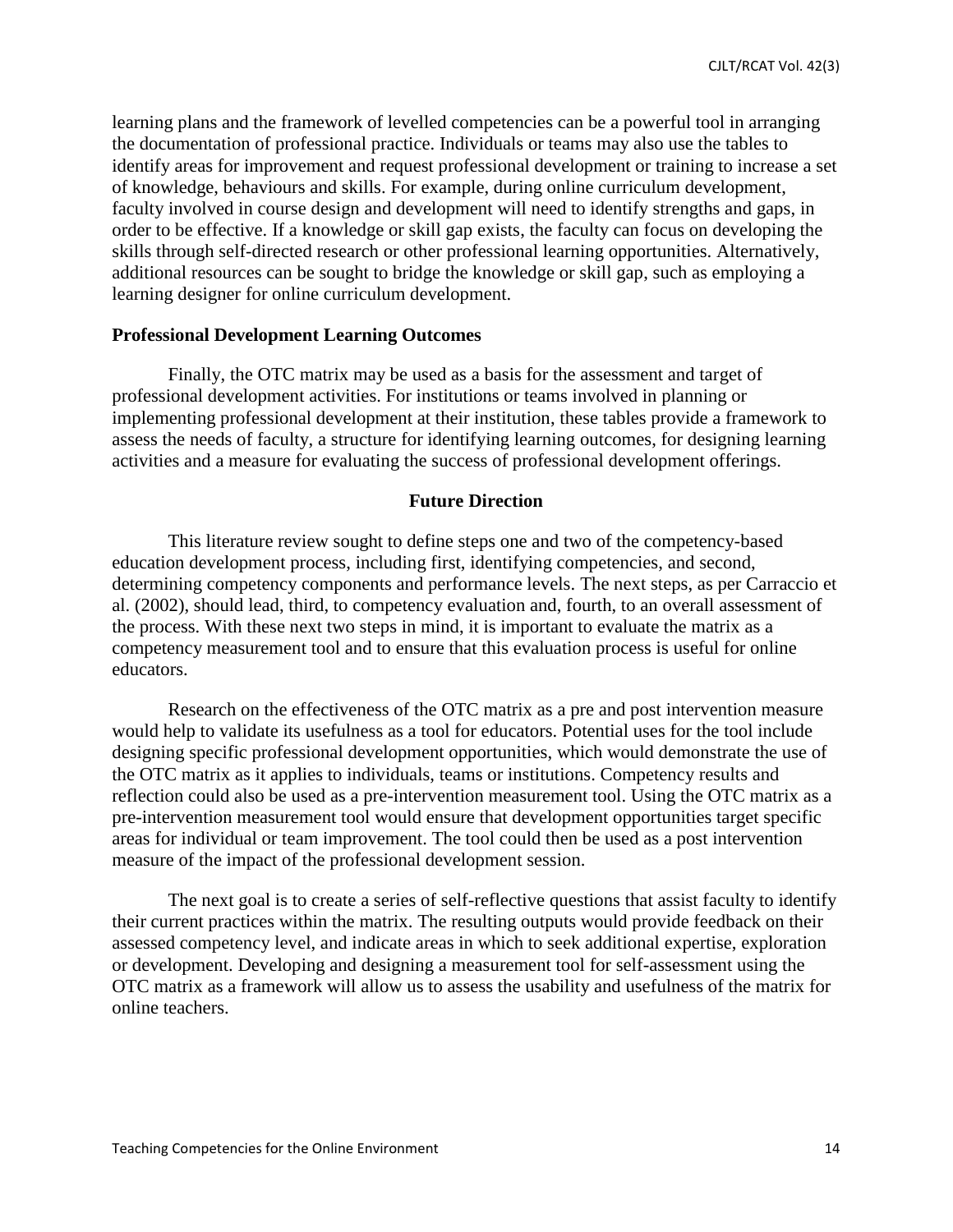#### References

- Albanese, M. A., Mejicano, G., Mullan, P., Kokotailo, P., & Gruppen, L. (2008). Defining characteristics of educational competencies. *Medical Education, 42*(3), 248-255. doi:10.1111/j.1365-2923.2007.02996.x
- Anderson, L. W., Krathwohl, D. R., & Bloom, B. S. (2000). *A taxonomy for learning, teaching, and assessing (2nd ed*.). New York, NY: Pearson.
- Anderson, T., Rourke, L., Garrison, D., & Archer, W. (2001). Assessing teaching presence in a computer conferencing context. *The Journal of Asynchronous Leaning Networks*, *5*(2), 1-17. Retrieved from<http://auspace.athabascau.ca/handle/2149/725>
- Berge, Z. (1995). The role of the online instructor/facilitator. *Educational Technology, 35*(1), 22- 30. Retrieved from: [http://www.cordonline.net/mntutorial2/module\\_2/Reading%202-](http://www.cordonline.net/mntutorial2/module_2/Reading%202-1%20instructor%20role.pdf) [1%20instructor%20role.pdf](http://www.cordonline.net/mntutorial2/module_2/Reading%202-1%20instructor%20role.pdf)
- Bigatel, P. M., Ragan, L. C., Kennan, S., May, J., & Redmond, B. F. (2012). The identification of competencies for online teaching success. *Journal of Asynchronous Learning Networks, 16*(1), 59-77. Retrieved from:<http://eric.ed.gov/?id=EJ971040>
- Canada School of Public Service. (2012). Key leadership competencies. Retrieved April 15, 2013 from<http://www.csps-efpc.gc.ca/cat/comp-eng.asp>
- Caplan, D. (2008). The development of online courses. In T. Anderson  $&$  F. Elloumi (Eds.), *Theory and practice of online learning* (pp. 45-74). Retrieved from [http://cde.athabascau.ca/online\\_book/ch7.html](http://cde.athabascau.ca/online_book/ch7.html)
- Carraccio, C., Wolfsthal, S. D., Englander, R., Ferentz, K., & Martin, C. (2002). Shifting paradigms: From Flexner to competencies. *Academic Medicine*, *77*(5), 361-367. Retrieved from: [http://journals.lww.com/academicmedicine/Abstract/2002/05000/Shifting\\_Paradigms\\_\\_](http://journals.lww.com/academicmedicine/Abstract/2002/05000/Shifting_Paradigms__From_Flexner_to_Competencies.3.aspx) [From\\_Flexner\\_to\\_Competencies.3.aspx](http://journals.lww.com/academicmedicine/Abstract/2002/05000/Shifting_Paradigms__From_Flexner_to_Competencies.3.aspx)
- Charters, W. W., & Waples, D. (1929). *The commonwealth teacher-training study*. Chicago, IL: University of Chicago Press. Retrieved from <https://archive.org/details/commonwealthteac027990mbp>
- Chickering, A., & Gamson, Z. (1987, March). Seven principles for good practice in undergraduate education. *AHSE Bulletin,* 3-7. Retrieved from <http://files.eric.ed.gov/fulltext/ED282491.pdf>
- Dahlstrom, E. (2012). ECAR study of undergraduate students and information technology. Louisville, CO: Educause Center for Applied Research. Retrieved from <https://net.educause.edu/ir/library/pdf/ERS1208/ERS1208.pdf>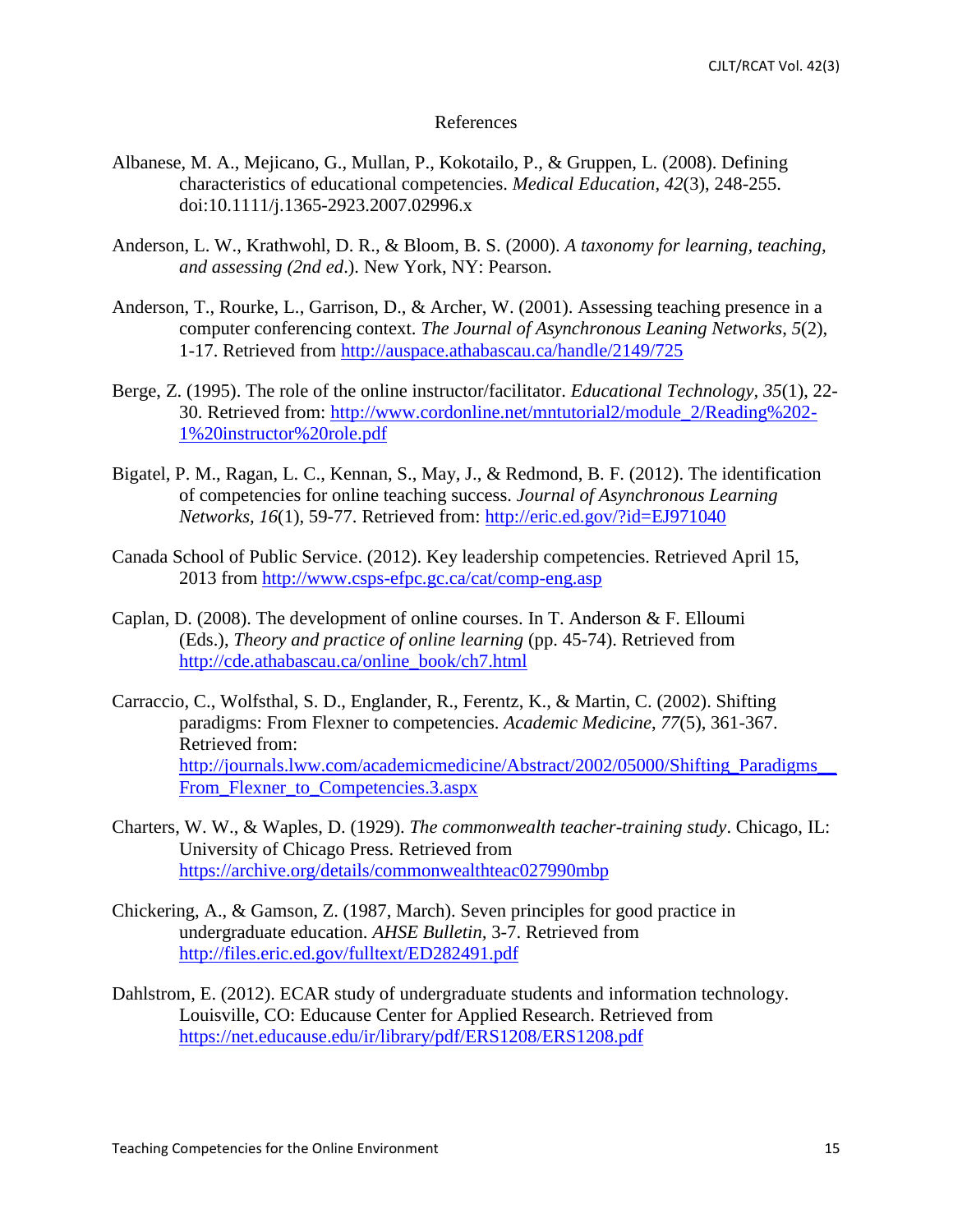- Goodyear, P., Salmon, G., Spector, J. M., Steeples, C., & Tickner, S. (2001). Competences for online teaching: A special report. *Educational Technology Research and Development*, *49*(1), 65-72. doi:10.1007/BF02504508
- Hill, P. (2012). Online educational delivery models: A descriptive view. *Educause Review, 47*(6), 85-97. Retrieved from:<http://er.dut.ac.za/handle/123456789/56>
- Hoffmann, T. (1999). The meanings of competency. *Journal of European Industrial Training*, *23*(6), 275- 286. doi:10.1108/03090599910284650
- Ontario College of Teachers. (2007). *Ontario College of Teachers Dimensions of Practice*. Retrieved March 3, 2013 from [http://www.oct.ca/~/media/PDF/Living%20the%20Standard%20Booklets/Living\\_Stand](http://www.oct.ca/~/media/PDF/Living%20the%20Standard%20Booklets/Living_Standards_Booklet_6_EN_web.ashx) [ards\\_Booklet\\_6\\_EN\\_web.ashx](http://www.oct.ca/~/media/PDF/Living%20the%20Standard%20Booklets/Living_Standards_Booklet_6_EN_web.ashx)
- Schilling, J. F., & Koetting, J. R. (2010). Underpinnings of competency-based education. *Athletic Training Education Journal*, *5*(4), 165-169. Retrieved from <http://nataej.org/5.4/ATEJ5-4.pdf>
- Smith, T. C. (2005). Fifty-one competencies for online instruction. *The Journal of Educators Online 2*(2). Retrieved from<http://www.thejeo.com/Ted%20Smith%20Final.pdf>
- Spady, W. G. (1977). Competency based education: A bandwagon in search of a definition. *Educational Researcher, 6*(1), 9-14. Retrieved from <http://www.jstor.org/stable/1175451>
- Stoltz-Loike, M. (2013). Incentives and training. *Inside Higher ED.* Retrieved from [http://www.insidehighered.com/advice/2013/12/18/essay-incentives-and-training](http://www.insidehighered.com/advice/2013/12/18/essay-incentives-and-training-teaching-online)[teaching-online](http://www.insidehighered.com/advice/2013/12/18/essay-incentives-and-training-teaching-online)
- Thomas, P. A. (2014, January 6). All set to teach gen y. *The New Indian Express*. [http://www.newindianexpress.com/education/edex/All-Set-to-Teach-Gen-](http://www.newindianexpress.com/education/edex/All-Set-to-Teach-Gen-Y/2014/01/06/article1981089.ece)[Y/2014/01/06/article1981089.ece](http://www.newindianexpress.com/education/edex/All-Set-to-Teach-Gen-Y/2014/01/06/article1981089.ece)
- T. N. S. Global (2012). *The evolving workforce: The workforce perspective*. Retrieved from <http://www.voced.edu.au/content/ngv52565>